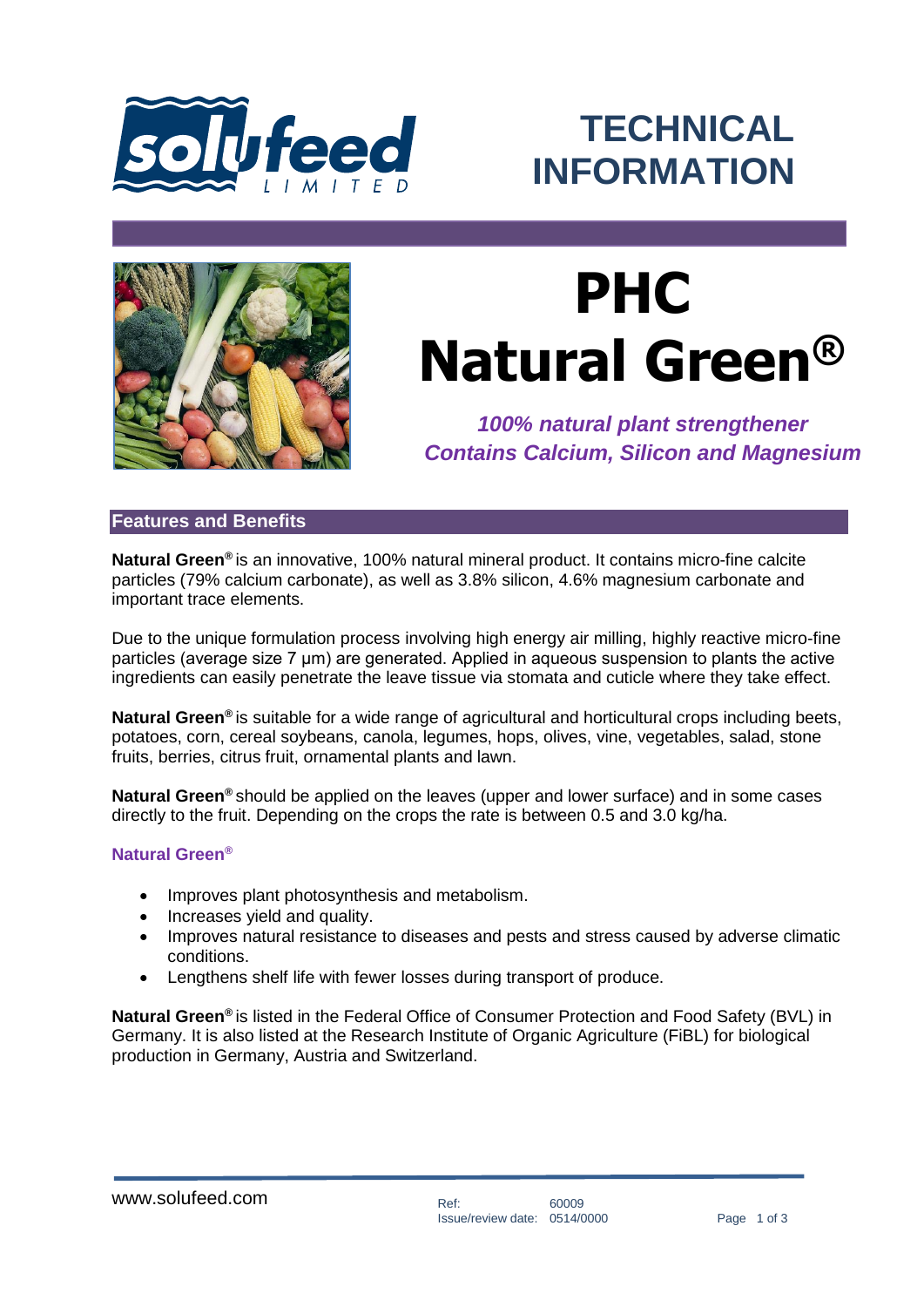#### .**Composition**

| Calcium-Carbonate (CaCO <sub>3</sub> ) | 78.94% |
|----------------------------------------|--------|
| Magnesium-Carbonate ( $MgCO3$ )        | 4.60%  |
| Silicon (Si)                           | 3.80%  |

Also contains trace elements e.g.: Fe, Mn, Zn, Cu

pH value 6.5 – 8.0 Colour grey specific weight 2.5 - 2.8 g/cm<sup>3</sup> Particle size 5-10 μm

#### **Directions for use**

#### **Rates of use and timing**

| Root vegetables (radishes, carrots): | 1.0-3.0 kg/ha; starting with the first fully developed<br>leaves and then every 2 weeks |  |
|--------------------------------------|-----------------------------------------------------------------------------------------|--|
| Leafy vegetables (cabbage,           | 0.5-3.0 kg/ha; starting after planting and then every 2                                 |  |
| cauliflower, lettuce)                | weeks                                                                                   |  |
| Pip & stone fruit                    | 1.0-3.0 kg/ha; starting with the first leaves and then                                  |  |
|                                      | every 3-4 weeks                                                                         |  |
| Soft fruit                           | 1.0-3.0 kg/ha; starting with the first leaves and then                                  |  |
|                                      | every 3-4 weeks                                                                         |  |
| Sugar beet & potatoes                | 1.5-2.0 kg/ha; starting with the 4th-6th leaf stage and                                 |  |
|                                      | then every 3 weeks                                                                      |  |
| Cereals                              | 1.5-3.0 kg/ha; at the tillering and when the last leaf                                  |  |
|                                      | develops                                                                                |  |
| Maize and Oilseed rape               | 2.0-3.0 kg/ha; 1 application at the 4th-6th leaf stage                                  |  |
| Vines                                | 0.5-2.0 kg/ha; 3 applications starting after the shoot                                  |  |
|                                      | and before and after flowering                                                          |  |
| Ornamental plants                    | 0.5-3.0 kg/ha; starting in Spring-time and then every                                   |  |
|                                      | 2-3 weeks or as required                                                                |  |
| <b>Turf and Lawns</b>                | 3.0-5.0 kg/ha; from Spring till Autumn 2-3 days after                                   |  |
|                                      | the last cut or as required with high rates of water                                    |  |

**Natural Green®** should be applied as a conventional foliar spray using sufficient water to ensure good coverage of the leaves etc. Typically 300 – 1,000 litres per hectare.

**General information**

Packaging: 1 kg Jar

**Technical service:** For further information, assistance and access to The Solufeed Advisory Service, please contact Solufeed at the address below.